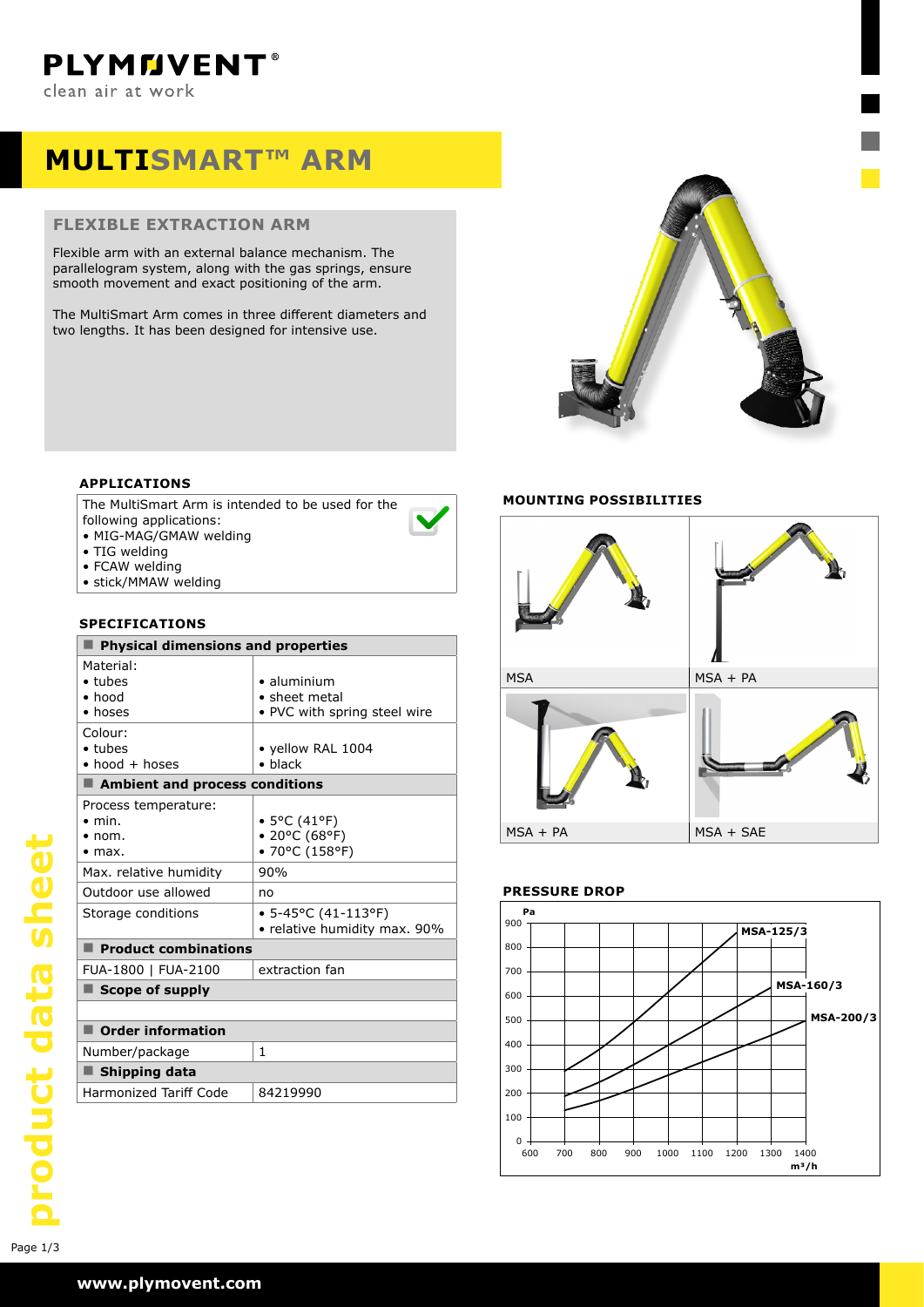clean air at work

#### **Remaining specifications**

**PLYMMVENT®** 

|                                                     | MSA-125/3                               | MSA-125/4                | MSA-160/3                                                             | <b>MSA-160/4</b>         | MSA-200/3                                    | <b>MSA-200/4</b>                    |  |  |
|-----------------------------------------------------|-----------------------------------------|--------------------------|-----------------------------------------------------------------------|--------------------------|----------------------------------------------|-------------------------------------|--|--|
| Physical dimensions and properties                  |                                         |                          |                                                                       |                          |                                              |                                     |  |  |
| Diameter                                            | Ø 125 mm (4.9 in.)                      |                          | $\emptyset$ 160 mm (6.3 in.)                                          |                          | Ø 200 mm (7.9 in.)                           |                                     |  |  |
| Hood opening                                        | Ø 253 mm (10.0 in.)                     |                          | Ø 288 mm (11.3 in.)                                                   |                          | Ø 328 mm (12.9 in.)                          |                                     |  |  |
| Length                                              | 3 m (9.8 ft)                            | 4 m (13.1 ft)            | 3 m (9.8 ft)                                                          | 4 m (13.1 ft)            | 3 m (9.8 ft)                                 | 4 m (13.1 ft)                       |  |  |
| Weight (net)                                        |                                         |                          | 22,5 kg (50 lbs.) 27,5 kg (61 lbs.) 23,5 kg (52 lbs.) 29 kg (64 lbs.) |                          |                                              | 24,5 kg (54 lbs.) 30,5 kg (67 lbs.) |  |  |
| $\blacksquare$ Performance                          |                                         |                          |                                                                       |                          |                                              |                                     |  |  |
| Max. airflow                                        | 400-700 m <sup>3</sup> /h (240-410 CFM) |                          | 800-1400 m <sup>3</sup> /h (470-820 CFM)                              |                          | 1300-2000 m <sup>3</sup> /h (770-1180 CFM)   |                                     |  |  |
| Options and accessories                             |                                         |                          |                                                                       |                          |                                              |                                     |  |  |
| Extension                                           | SAE-125/4                               | $\overline{\phantom{a}}$ | SAE-160/4                                                             | $\overline{a}$           | SAE-200/4                                    | $\equiv$                            |  |  |
| Stanchion:<br>$\bullet$ 1,1 m<br>• 2,2 m            | PA-110<br>PA-220                        |                          | PA-110<br>PA-220                                                      |                          | PA-110<br>PA-220                             |                                     |  |  |
| Manual on/off<br>switch, hood-<br>mounted           | $S-100$                                 |                          | $S-100$                                                               |                          | $S-100$                                      |                                     |  |  |
| Manual on/off<br>switch, incl. LED<br>working light | LL-5.5/24-125                           |                          | LL-5.5/24-160                                                         |                          | LL-5.5/24-200                                |                                     |  |  |
| Shut-off damper                                     | DAMPER-125                              |                          | DAMPER-160                                                            |                          | DAMPER-200                                   |                                     |  |  |
| Product combinations                                |                                         |                          |                                                                       |                          |                                              |                                     |  |  |
| Extraction fan                                      | <b>FUA-1800</b>                         |                          | <b>FUA-1800</b><br><b>FUA-2100</b>                                    |                          | <b>FUA-2100</b><br><b>FUA-3000</b>           |                                     |  |  |
| Fan mounting<br>bracket                             | MB-FUA/S1                               |                          | MB-FUA/S1                                                             |                          | MB-FUA/S1 (FUA-2100)<br>MB-FUA/S2 (FUA-3000) |                                     |  |  |
| $\blacksquare$ Order information                    |                                         |                          |                                                                       |                          |                                              |                                     |  |  |
| Art. no.                                            | 0000101211                              | 0000101214               | 0000101212                                                            | 0000101215               | 0000101213                                   | 0000101216                          |  |  |
| Alternatively:<br>MSA+SAE                           |                                         | 0000101211<br>0000101253 |                                                                       | 0000101212<br>0000101254 |                                              | 0000101213<br>0000101255            |  |  |
| ■ Shipping data                                     |                                         |                          |                                                                       |                          |                                              |                                     |  |  |
| Gross weight                                        |                                         |                          |                                                                       |                          |                                              |                                     |  |  |
| Packing<br>dimensions<br>$(L \times W \times H)$    |                                         |                          |                                                                       |                          |                                              |                                     |  |  |
| Harmonized<br><b>Tariff Code</b>                    | 84219990                                |                          | 84219990                                                              |                          | 84219990                                     |                                     |  |  |

#### **FEATURES & BENEFITS**